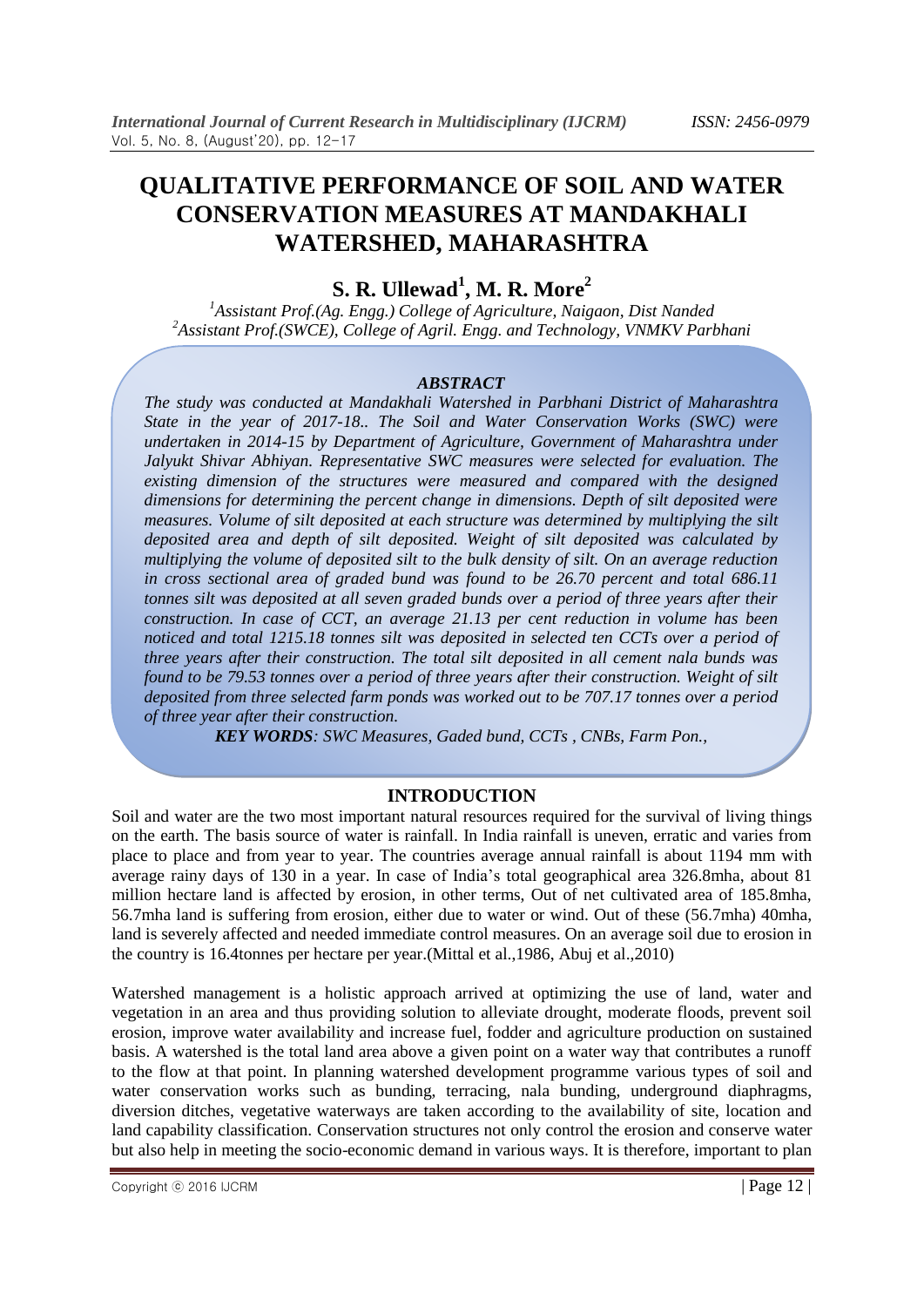the watershed on sound technical knowledge to save the land from erosion and degradation, to conserve water and improve soil for maximum production in the interest of the nation as well as individual farmer.

# **METHODOLOGY**

Mandakhali watershed is situated in Parbhani District of Maharashtra State. It is located 16 km towards West from District headquarters. The jurisdiction of Mandakhali encompasses watershed 19°14'N latitude and 76°38'E longitude at 400 m from mean sea level. The watershed comes under assured rainfall zone. The total geographical area of Mandakhali watershed was 2167.03 ha, out of that 1920 ha area was under cultivation. The topography was flat to undulating. The general slope of cultivable land ranges from 1 to 3 per cent while slope of non-cultivable land ranges from 3 to 15 per cent. The average annual rainfall ranges from 750-800 mm, which is uneven, erratic and varies from year to year. South-West monsoon is the major source of rainfall and about 90 per cent rainfall receives during monsoon season i.e. from the month of June to October. The cropping pattern followed during Kharif: cotton, soybean, green gram, pigeon pea, black gram, sorghum etc and Rabi: wheat, gram, rabi jowar, safflower.

### **Details of Soil and Water Conservation Structures:**

The various soil and water conservation structures undertaken at Mandakhali village are listed in Table 1.

| Sr.<br>No.       | <b>Name of SWC Structures</b>    | No. of structures or<br>Area | <b>No. of Structures</b><br>under study |
|------------------|----------------------------------|------------------------------|-----------------------------------------|
|                  | <b>Graded Bunds</b>              | $250$ ha                     | 50 ha                                   |
| $\overline{2}$ . | Farm Ponds                       | 15 No.                       | 3 No.                                   |
|                  | Deep Continuous Contour Trenches | 66 ha                        | 66 ha                                   |
|                  | Cement Nala Bunds                | 9 No.                        | 4 No.                                   |

**Table 1: Soil and Water Conservation Structures at Mandakhali village**

# **Graded bunds:**

In Mandakhali watershed the graded bunds were constructed in 250 ha area having the slope of 0-4 %. Graded bunding involves the construction of earthen bund having section near about 2.30 x  $0.50$  m<sup>2</sup> along the longitudinal slope. For study 50 ha area was selected..

# **Farm ponds:**

There were 15 farm ponds constructed in Mandakhali village watershed. Three unlined farm ponds were selected for the study.

| Table 2: Details of unified family points |               |                              |  |  |  |  |  |  |
|-------------------------------------------|---------------|------------------------------|--|--|--|--|--|--|
| <b>Farm Pond No.</b>                      | <b>Survey</b> | <b>Size of the Farm Pond</b> |  |  |  |  |  |  |
|                                           | No.           | (m x m x m)                  |  |  |  |  |  |  |
|                                           | 60            | $16\times16\times3$          |  |  |  |  |  |  |
|                                           | 83            | $30\times30\times3$          |  |  |  |  |  |  |
|                                           | .46           | $24\times24\times3$          |  |  |  |  |  |  |

**Table 2: Details of unlined farm ponds**

Storage volume of farm pond was calculated on fortnight basis. The volume with respect to particular depth was computed by using 'Trapezoidal formula' as follows

$$
V=\frac{A_o+A}{2}\;X\;h
$$

In which,

V = Storage volume of farm pond with respect to h,  $m<sup>3</sup>$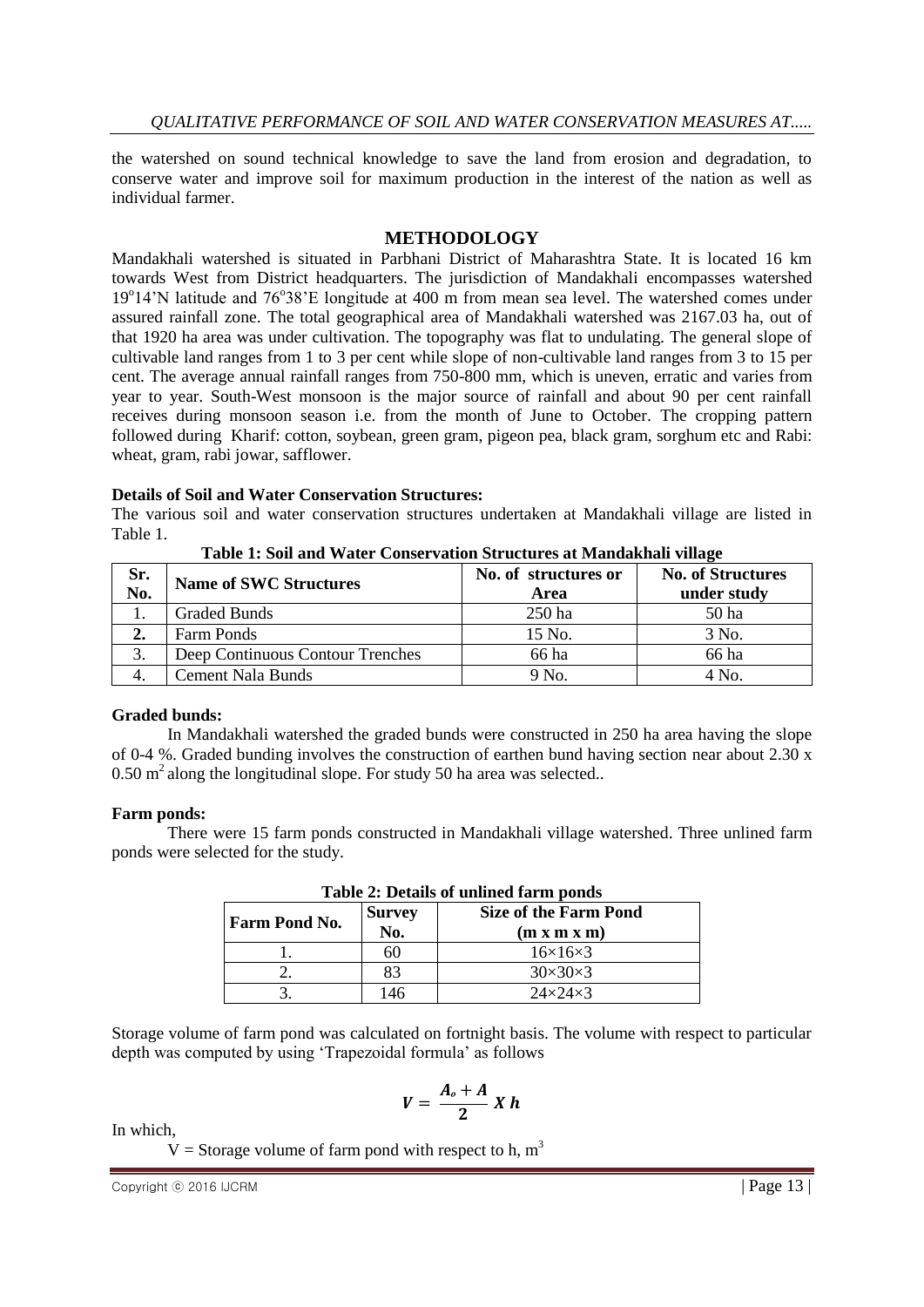$A_0$  = Bottom area of farm pond, m<sup>2</sup>

 $A_1$  = Top area of farm pond at depth h, m<sup>2</sup>

 $h =$ Depth of Water, m

#### **Cement nala bund**:

In Mandakhali watershed nine cement nala bunds were constructed. From which four cement nala bunds were selected for the tudy.

#### **Continuous Contour Trenches (CCTs):**

CCT work was undertaken on 66 ha area at upper ridge of catchment area having slope ranges 12-14 % to control runoff and soil erosion. The dimensions of CCTs 20 m x 1m x 1m. The horizontal interval of trenches was in the range of 15.

## **RESULTS AND DISCUSSION**

The results obtained from the present investigation are summarized below,

| <b>GB</b>   |           | <b>Design dimensions</b> | $(2014 - 2015)$ |                        |           | <b>Present dimensions</b><br>$(2017 - 2018)$ |       | Percent                          |                                            |
|-------------|-----------|--------------------------|-----------------|------------------------|-----------|----------------------------------------------|-------|----------------------------------|--------------------------------------------|
| Line<br>No. | TW<br>(m) | BW<br>(m)                | Ht<br>(m)       | c/s<br>area<br>$(m^2)$ | TW<br>(m) | <b>BW</b><br>(m)                             | Ht(m) | c/s<br>area<br>(m <sup>2</sup> ) | reduction in<br>$c/s$ area $(\frac{6}{6})$ |
| 1.          | 0.50      | 2.30                     | 0.75            | 1.05                   | 0.75      | 2.30                                         | 0.55  | 0.84                             | 20.00                                      |
| 2.          | 0.50      | 2.30                     | 0.75            | 1.05                   | 0.74      | 2.30                                         | 0.46  | 0.70                             | 33.33                                      |
| 3.          | 0.50      | 2.50                     | 0.75            | 1.05                   | 0.83      | 2.50                                         | 0.56  | 0.87                             | 17.15                                      |
| 4.          | 0.50      | 2.30                     | 0.75            | 1.05                   | 0.82      | 2.30                                         | 0.50  | 0.78                             | 25.72                                      |
| 5.          | 0.50      | 2.30                     | 0.75            | 1.05                   | 0.76      | 2.30                                         | 0.54  | 0.82                             | 21.90                                      |
| 6.          | 0.50      | 2.30                     | 0.75            | 1.05                   | 0.70      | 2.30                                         | 0.45  | 0.67                             | 36.20                                      |
| 7.          | 0.50      | 2.30                     | 0.75            | 1.05                   | 0.75      | 2.30                                         | 0.47  | 0.71                             | 32.62                                      |
|             |           |                          |                 |                        |           |                                              |       | Average                          | 26.70                                      |

#### **Table 3: Design and present dimensions of graded bunds**

The results presented in Table 3 indicates that for all selected graded bund top width is increased while the height is reduced as compared to design dimensions. Also it was observed that there is no change in design and present bottom width of all graded bunds. Increase in top width and reduction in height might be due to compaction of bunds. It is clear that per cent reduction in designed cross sectional area of graded bunds ranges between 17.15 to 36.20 per cent over a period of four years after their construction.

#### **Silt deposition at graded bunds:**

The data on volume and weight of silt deposited on upstream side of selected graded bunds is presented in Table 4.

| <b>GB</b><br>Line<br>No. | Length of<br>G.B.<br>(m) | Area of silt<br>deposition<br>$(m^2)$ | Average<br>depth of silt<br>deposition (m) | <b>Volume of silt</b><br>deposition $(m^3)$ | Weight of silt<br>deposition (tonnes) |
|--------------------------|--------------------------|---------------------------------------|--------------------------------------------|---------------------------------------------|---------------------------------------|
|                          | 160                      | 368.00                                | 0.25                                       | 92.00                                       | 118.80                                |
| $\bigcap$<br>۷.          | 145                      | 333.50                                | 0.20                                       | 66.70                                       | 88.04                                 |
| 3.                       | 150                      | 345.00                                | 0.22                                       | 75.90                                       | 100.18                                |
|                          | 157                      | 361.10                                | 0.25                                       | 90.27                                       | 119.15                                |

#### **Table 4: Silt deposition at graded bunds**

Copyright © 2016 IJCRM | Page 14 |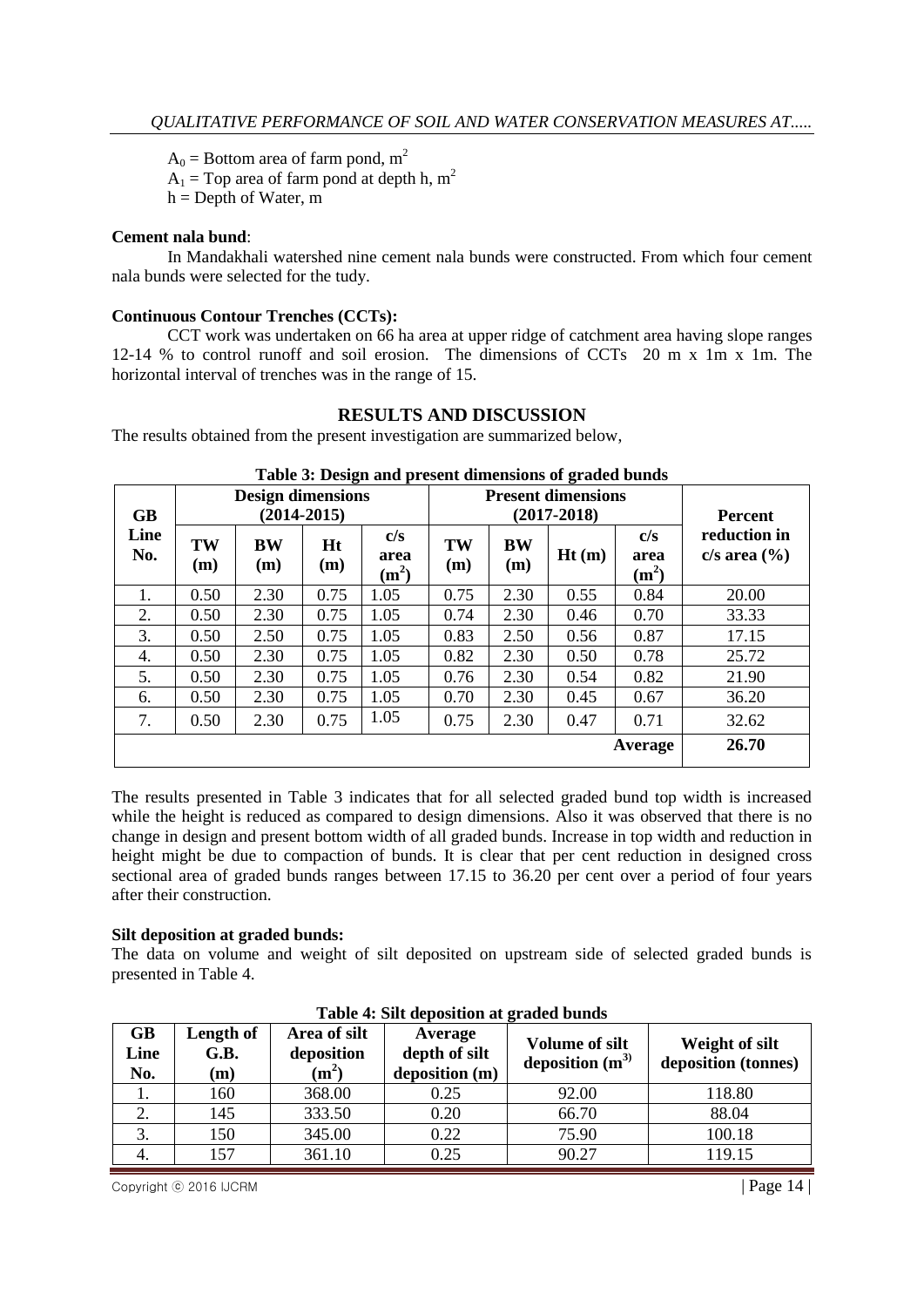| J. | 38  | 317.40 | 0.23 | 73.00 | 96.36 |
|----|-----|--------|------|-------|-------|
| O. | 35  | 312.80 | 0.18 | 56.30 | 74.32 |
|    | 140 | 322.00 | 9.21 | 67.62 | 89.26 |
|    |     | 686.11 |      |       |       |

*QUALITATIVE PERFORMANCE OF SOIL AND WATER CONSERVATION MEASURES AT.....*

From Table 4, it can be seen that average depth and area of silt deposition at various graded bunds ranges between 0.18 to 0.25 m and 312.80 to  $368.00 \text{ m}^2$  respectively while weight of silt deposited at different graded bunds ranges from 88.04 to 119.15 tonnes. Total 686.11 tonnes silt was deposited at all seven graded bunds over a period of three years after their construction. From the results obtained, it is could be concluded that the graded bunds have helped in arresting the silt on their upstream side and helped in reducing the soil loss. The Details and storage capacity of farm ponds are presented in Table 5.

| Table 5: Storage capacity of farm ponds |                      |                                 |                                                |                                       |  |  |  |
|-----------------------------------------|----------------------|---------------------------------|------------------------------------------------|---------------------------------------|--|--|--|
| <b>Farm Pond</b><br>No.                 | <b>Survey</b><br>No. | Type of the<br><b>Farm Pond</b> | Size of the<br><b>Farm Pond</b><br>(m x m x m) | <b>Storage</b><br>capacity<br>$(m^3)$ |  |  |  |
|                                         | 60                   | Unlined                         | $16\times16\times3$                            | 534                                   |  |  |  |
|                                         | 83                   | Unlined                         | $30\times30\times3$                            | 2214                                  |  |  |  |
| 3.                                      | 146                  | Unlined                         | $24\times24\times3$                            | 1350                                  |  |  |  |

# **Table 5: Storage capacity of farm ponds**

Table 5 shows that Farm pond No.2 have a highest storage capacity whereas the farm pond No.1 have a lowest storage capacity i.e.  $534 \text{ m}^3$ .

# **Silt deposition in farm ponds:**

The data on volume and weight of silt deposited at different farm ponds is presented in Table 6.

| Farm<br>Pond<br>No. | Average depth of<br>silt deposition (m)              | Area of silt<br>deposition $(m^2)$ | <b>Volume of silt</b><br>deposition $(m^3)$ | Weight of silt<br>deposition (tonnes) |  |  |  |  |  |  |
|---------------------|------------------------------------------------------|------------------------------------|---------------------------------------------|---------------------------------------|--|--|--|--|--|--|
| Ī.                  | 0.40                                                 | 130.00                             | 54.60                                       | 72.07                                 |  |  |  |  |  |  |
| 2.                  | 0.48                                                 | 648.00                             | 311.04                                      | 410.57                                |  |  |  |  |  |  |
|                     | 0.45                                                 | 378.00                             | 170.10                                      | 224.53                                |  |  |  |  |  |  |
|                     | 707.17<br><b>Total silt deposition in farm ponds</b> |                                    |                                             |                                       |  |  |  |  |  |  |

#### **Table 6: Silt deposition in farm ponds**

From Table 6, it is clear that average depth of silt deposited and weight of silt deposited in selected farm ponds ranged between 0.40 to 0.48 m and 72.07 to 410.57 tonnes respectively. The weight of silt deposited at all selected farm ponds has been worked out as 707.17 tonnes over a period of three year after their construction.

# **Change in dimensions of CCTs:**

The design and present dimensions of CCTs are presented in the Table 7.

|             | Table 7: Design and present dimensions of CCTs      |                  |                   |          |                             |           |                 |          |          |                                     |                                            |
|-------------|-----------------------------------------------------|------------------|-------------------|----------|-----------------------------|-----------|-----------------|----------|----------|-------------------------------------|--------------------------------------------|
| <b>CCT</b>  | <b>Design dimension</b><br><b>Present dimension</b> |                  |                   |          |                             |           | Per cent        |          |          |                                     |                                            |
| Line<br>No. | TW<br>m                                             | <b>BW</b><br>(m) | Н<br>$\mathbf m)$ | L<br>(m) | Vol. of<br>Trench(<br>$m^3$ | TW<br>(m) | <b>BW</b><br>m) | H<br>(m) | L<br>(m) | Vol. of<br><b>Trench</b><br>$(m^3)$ | reduction<br>in Vol <sup>m</sup><br>$(\%)$ |
| ı.          |                                                     |                  |                   | 20       | 20                          | 1.20      |                 | 0.75     | 20       | 16.50                               | 17.50                                      |
| ۷.          |                                                     |                  |                   | 20       | 20                          | 1.15      |                 | 0.75     | 20       | 16.20                               | 19.00                                      |
| 3.          |                                                     |                  |                   | 20       | 20                          | 1.18      |                 | 0.70     | 20       | 15.26                               | 23.70                                      |

**Table 7: Design and present dimensions of CCTs**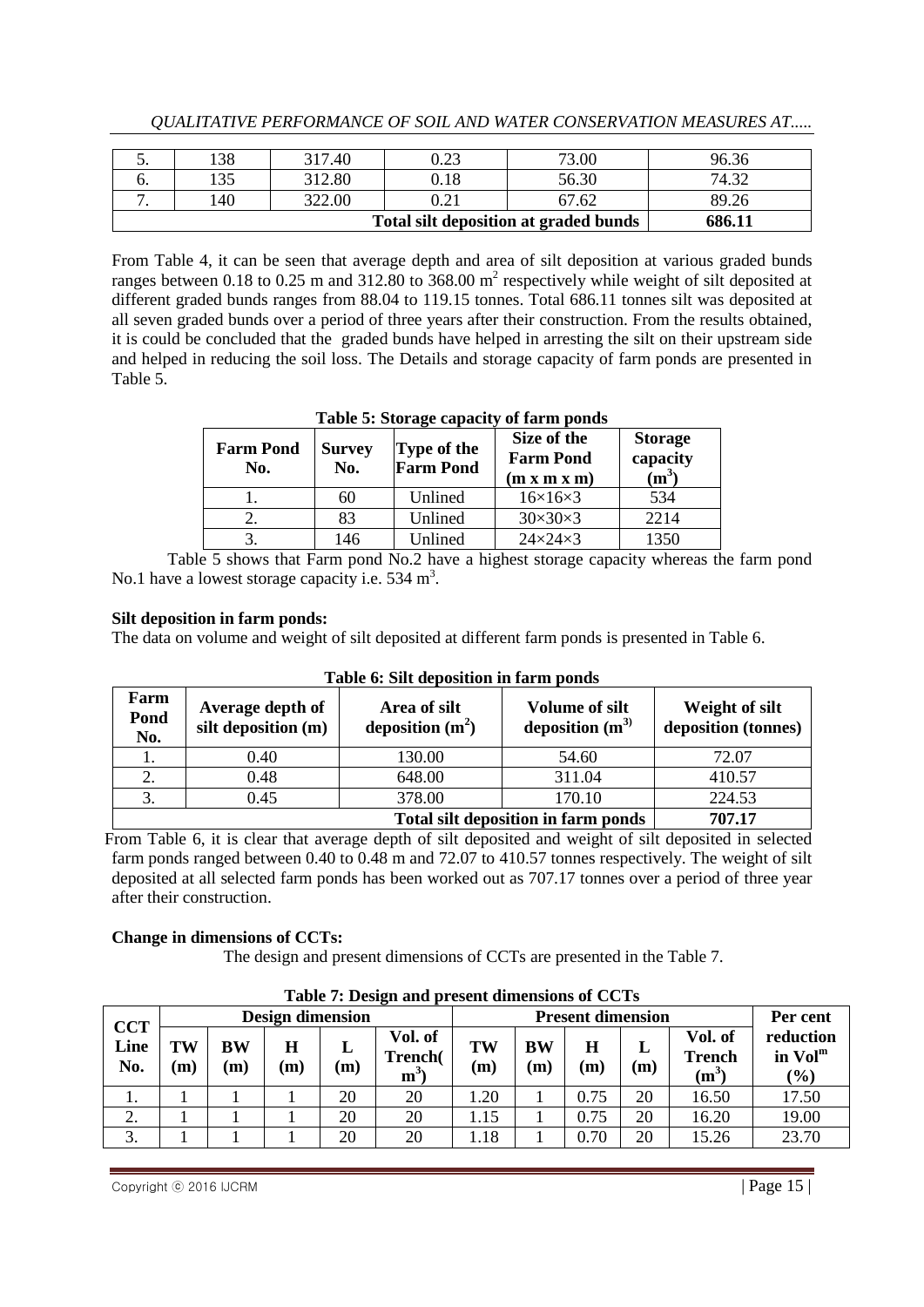| 4.                  |  | 20 | 20 | 1.14 |  | 0.72 | 20 | 15.40   | 23.00  |
|---------------------|--|----|----|------|--|------|----|---------|--------|
| 5.                  |  | 20 | 20 | 1.22 |  | 0.70 | 20 | 15.54   | 22.30  |
| 6.                  |  | 20 | 20 | 1.18 |  | 0.71 | 20 | 15.48   | 22.60  |
| $\mathbf{r}$<br>. . |  | 20 | 20 | 1.16 |  | 0.75 | 20 | 16.20   | 19.00  |
| 8.                  |  | 20 | 20 | 1.17 |  | 0.76 | 20 | 16.56   | 17.20  |
| 9.                  |  | 20 | 20 | 1.12 |  | 0.71 | 20 | 15.05   | 24.75  |
| 10.                 |  | 20 | 20 | 1.15 |  | 0.72 | 20 | 15.55   | 22.25  |
|                     |  |    |    |      |  |      |    | Average | 21.13% |

*QUALITATIVE PERFORMANCE OF SOIL AND WATER CONSERVATION MEASURES AT.....*

Data presented in Table 7 indicates that for all selected CCTs top width has increased, while bottom width remains constant and depth has reduced over a period of three years after their construction. Increase in top width of CCT's might be due to inflow of water from upstream side while reduction in depth is due to the deposition of silt. Table 7 shows that per cent reduction in volume of CCTs is in the range between 17.20 to 24.75 per cent.

# **Silt deposited at CCTs:**

The data on volume and weight of silt deposited at selected CCTs is presented in Table 8.

| <b>CCT</b><br>Line<br>No. | Length<br>of trench<br>(m) | Average<br>depth of silt<br>deposited<br>(m) | Area of silt<br>deposition<br>$(m^2)$ | Vol. of silt<br>deposition<br>$(m^{3})$ | No. of<br><b>Trenches</b><br>(no.) | Weight of silt<br>deposition<br>$(V \times V I \times B.D.)$<br>(tonnes) |
|---------------------------|----------------------------|----------------------------------------------|---------------------------------------|-----------------------------------------|------------------------------------|--------------------------------------------------------------------------|
| 1.                        | 20                         | 0.25                                         | 20                                    | 5.0                                     | 19                                 | 125.40                                                                   |
| 2.                        | 20                         | 0.25                                         | 20                                    | 5.0                                     | 20                                 | 132.00                                                                   |
| 3.                        | 20                         | 0.30                                         | 20                                    | 6.0                                     | 23                                 | 182.16                                                                   |
| 4.                        | 20                         | 0.28                                         | 20                                    | 5.6                                     | 16                                 | 118.27                                                                   |
| 5.                        | 20                         | 0.30                                         | 20                                    | 6.0                                     | 18                                 | 142.56                                                                   |
| 6.                        | 20                         | 0.29                                         | 20                                    | 5.8                                     | 22                                 | 168.43                                                                   |
| 7                         | 20                         | 0.25                                         | 20                                    | 5.0                                     | 19                                 | 125.40                                                                   |
| 8.                        | 20                         | 0.24                                         | 20                                    | 4.8                                     | 17                                 | 107.71                                                                   |
| 9.                        | 20                         | 0.29                                         | 20                                    | 5.8                                     | 9                                  | 68.90                                                                    |
| 10.                       | 20                         | 0.28                                         | 20                                    | 5.6                                     | 6                                  | 44.35                                                                    |
|                           |                            |                                              | $\cdot$ $\cdot$<br>.                  |                                         |                                    | $- - - - -$                                                              |

**Table 8: Silt deposited at continuous contour trenches**

Total silt deposition at continuous contour trenches | 1215.18

From Table 8, it can be seen that average depth of silt deposited and area of silt deposited in CCTs ranged between 0.24 to 0.30 m and 20  $m^2$  respectively while weight of silt deposited in different CCTs ranged from 44.35 to 182.16 tonnes. Total 1215.18 tonnes silt has deposited in selected ten CCTs over a period of three years after their construction. From these results, it was found that CCTs have helped in arresting the soil and thereby reducing the soil erosion. The deposition of silt and conservation of the moisture in CCTs created a favourable condition to stand good grass and vegetative cover on the bunds formed on downstream side of CCTs.

# **Volume of water stored at cement nala bunds:**

The Volume of water stored at cement nala bunds is presented in Table 9.

|             | Table 9: Volume of water stored in cement nala bunds:                                       |                |      |         |  |  |  |  |  |  |
|-------------|---------------------------------------------------------------------------------------------|----------------|------|---------|--|--|--|--|--|--|
| Sr.         | <b>Width of CNB</b><br><b>Volume of water</b><br>Avg. depth of water<br><b>Water spread</b> |                |      |         |  |  |  |  |  |  |
| No.         | length(m)                                                                                   | stored $(m^3)$ |      |         |  |  |  |  |  |  |
| $\sqrt{AB}$ | 250.00                                                                                      |                | 0.50 | 1250.00 |  |  |  |  |  |  |

# **Table 9: Volume of water stored in cement nala bunds:**